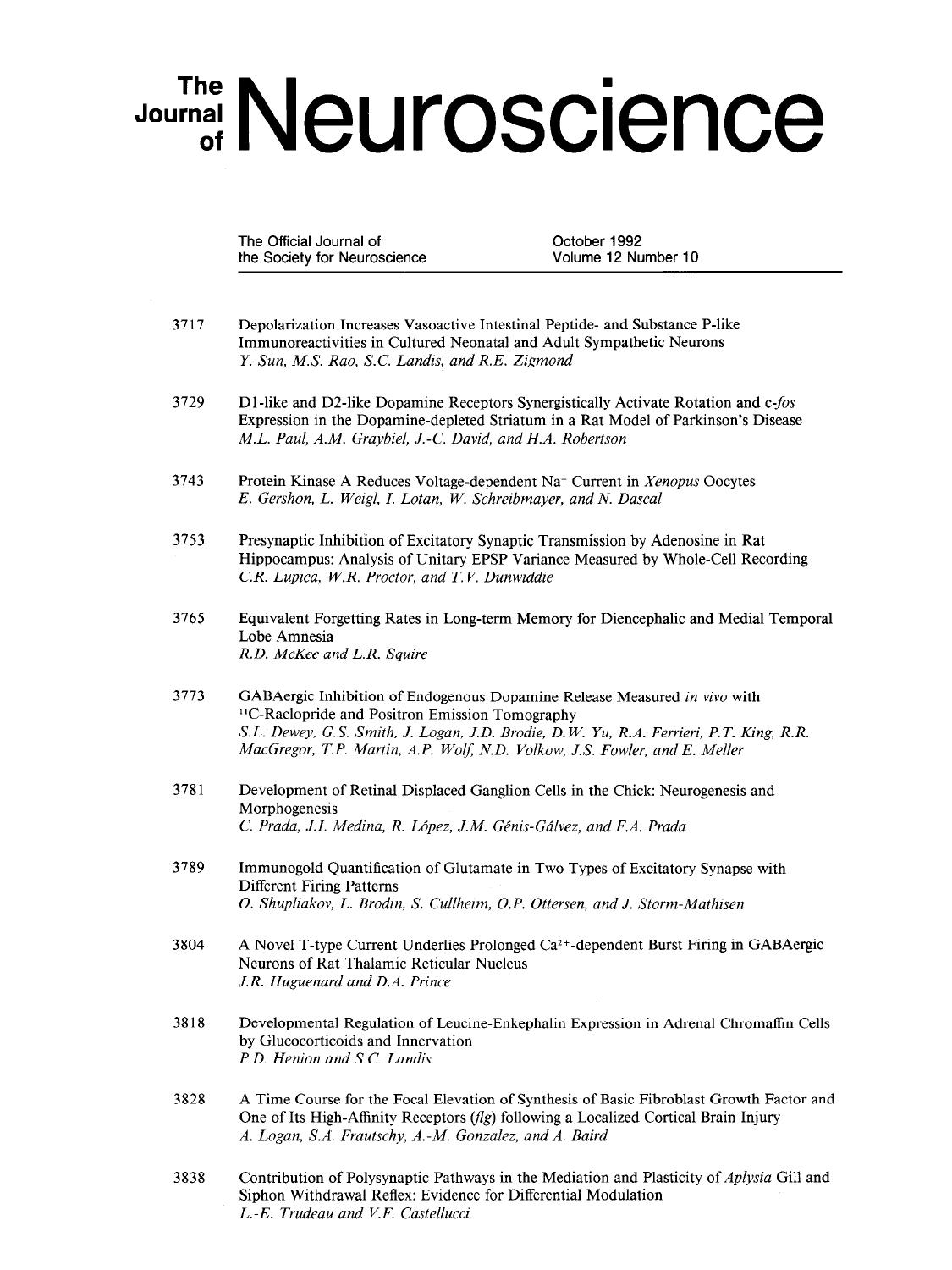| 3849 | The Downregulation of Growth-associated Proteins in Motoneurons at the Onset of |
|------|---------------------------------------------------------------------------------|
|      | Synapse Elimination Is Controlled by Muscle Activity and IGF1                   |
|      | P. Caroni and M. Becker                                                         |

- 3862 Ectopic Expression of Ultraviolet-Rhodopsins in the Blue Photoreceptor Cells of Drosophila: Visual Physiology and Photochemistry of Transgenic Animals R. Feiler, R. Bjornson, K. Kirschfeld, D. Mismer, G.M. Rubin, D.P. Smith, M. Socolich, and C.S. Zuker
- 3869 Estradiol Selectively Regulates  $\alpha_{\text{in}}$ -Noradrenergic Receptors in the Hypothalamus and Preoptic Area N. Petitti, G.B. Karkanias, and A.M. Etgen
- 3877 Distributed Processing of Sensory Information in the Leech. III. A Dynamical Neural Network Model of the Local Bending Reflex S.R. Lockery and T.J. Sejnowski
- 3896 Olfactory Sensory Neurons Are Trophically Dependent on the Olfactory Bulb for Their Prolonged Survival J.E. Schwab, K.E.M. Szumowski, and A.A. Stasky
- 3920 Differential Expression of Somatostatin Receptor Subtypes in Brain C.D. Breder, Y. Yamada, K. Yasuda, S. Seino, C.B. Saper, and G.I. Bell
- 3935 Early Development of Glycine- and GABA-mediated Synapses in Rat Spinal Cord  $W.-l.$  Wu, L. Ziskind-Conhaim, and M.A. Sweet
- 3946 Trigeminal Ganglion Cell Processes Are Spatially Ordered Prior to the Differentiation of the Vibrissa Pad R.S. Erzurumlu and S. Jhaveri
- 3956 Cek5, a Membrane Receptor-Type Tyrosine Kinase, Is in Neurons of the Embryonic and Postnatal Avian Brain E.B. Pasquale, T.J. Deerinck, S.J. Singer, and M.H. Ellisman
- 3968 Basic Fibroblast Growth Factor: A Potential Regulator of Proliferation and Intermediate Filament Expression in the Retina G.P. Lewis, P.A. Erickson, C.J. Guérin, D.H. Anderson, and S.K. Fisher
- 3979 Cyclic Nucleotides Mediate an Odor-evoked Potassium Conductance in Lobster Olfactory Receptor Cells Receptor Cells<br>W.C. Michel and B.W. Ache
- 3985 Noradrenergic Inhibition of Synaptic Transmission between Mitral and Granule Cells in  $M_{\rm g}$  Magneticipal International Cultures Bulb Cultures Bulb Cultures Bulb Cultures Bulb Cultures Bulb Cultures Bulb Cultures Bulb Cultures Bulb Cultures Bulb Cultures Bulb Cultures Bulb Cultures Bulb Cultures Bulb Cul Mammalian Olfactory Bulb Cultures<br>P.O. Trombley and G.M. Shepherd
- 3992 Norepinephrine Inhibits Calcium Currents and EPSPs via a G-Protein<oupled Mechanism in Oleman Bulb Neurons in Olfactory Bulb Neurons<br>P.O. Trombley
- 3999 Denervation of the Motor Endplate Results in the Rapid Expression by Terminal Schwann Denervation of the Motor Endplate Results in Cells of the Growth-associated Protein GAP-43<br>C.J. Woolf, M.L. Reynolds, M.S. Chong, P. Emson, N. Irwin, and L.I. Benowitz